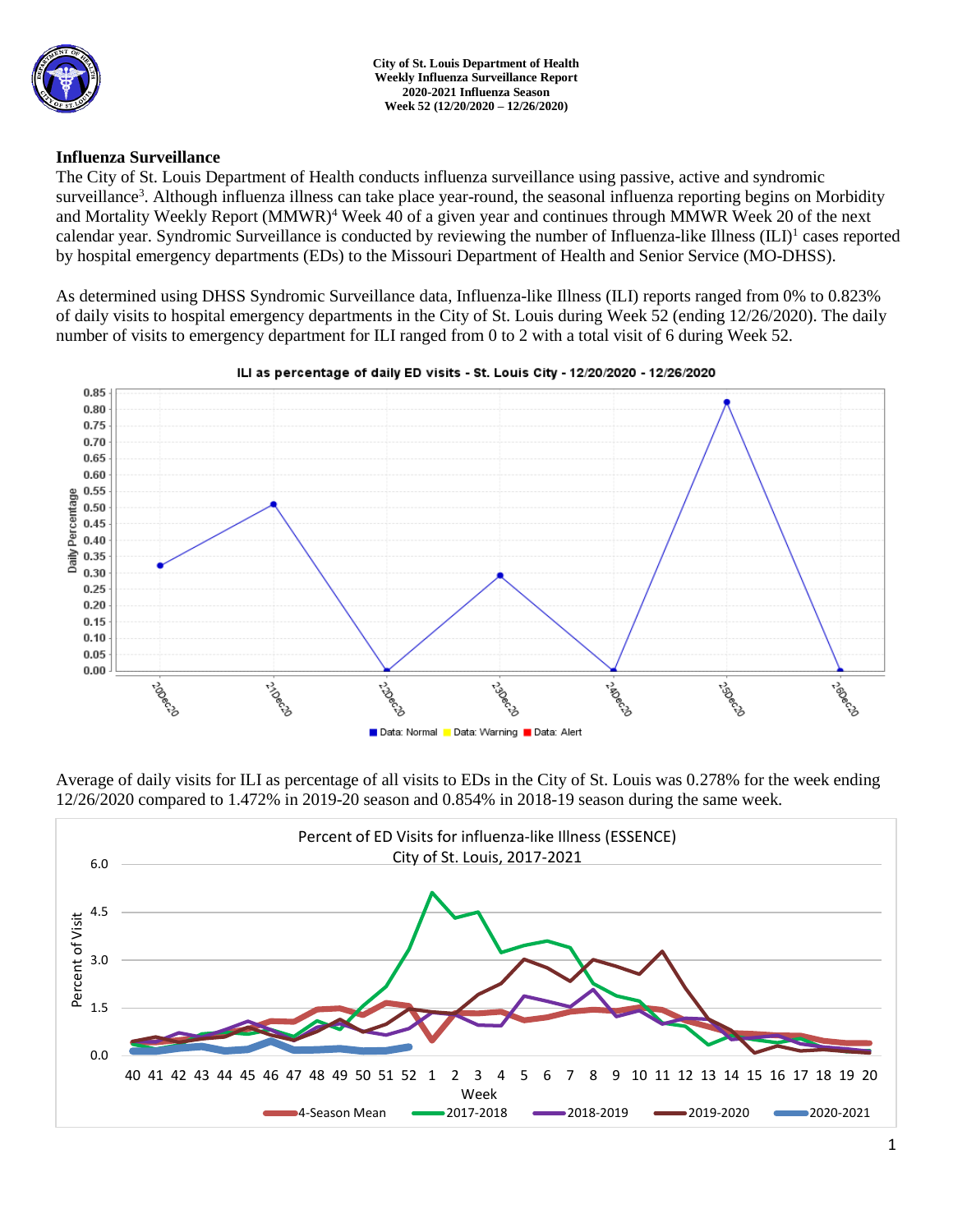Passive Surveillance is conducted through reporting of confirmed influenza cases<sup>2</sup> from various surveillance sites like hospitals, offices of healthcare providers, and laboratories. As of the current influenza season, for the week ending 12/26/2020, there have been 4 cases of Influenza A and 5 cases of Influenza B with a total of 9 influenza cases from the city of St. Louis. Influenza A accounted for 44% and B accounted for 56% each of total influenza cases. The data of the latest weeks is provisional and is subject to change in the following weeks.

## **Table 1: Number of Laboratory Positive Influenza Cases by Influenza Type**

| Influenza Type              | Week 49<br>$(11/29/2020 -$<br>12/5/2020) | Week 50<br>$(12/6/2020 -$<br>12/12/2020) | Week 51<br>$(12/13/2020 -$<br>12/19/2020) | Week 52<br>$(12/20/2020 -$<br>12/26/2020) | 2020-2021*<br>Season-to-Date | Percentage |
|-----------------------------|------------------------------------------|------------------------------------------|-------------------------------------------|-------------------------------------------|------------------------------|------------|
| Influenza A                 | 0                                        |                                          | 0                                         |                                           |                              | 44%        |
| Influenza B                 | 0                                        |                                          |                                           |                                           |                              | 56%        |
| Influenza unknown / Untyped | 0                                        |                                          | 0                                         |                                           |                              | 0%         |
| <b>Total</b>                | 0                                        |                                          |                                           |                                           |                              | 100%       |

# **Table 2: Number of Laboratory Confirmed Influenza Cases by Age Group**

| <b>Age Group</b> | Week 49<br>$(11/29/2020 -$<br>12/5/2020) | Week 50<br>$(12/6/2020 -$<br>12/12/2020)) | Week 51<br>$(12/13/2020 -$<br>12/19/2020)) | Week 52<br>$(12/20/2020 -$<br>12/26/2020) | 2020-2021*<br>Season-to-Date | Percentage |
|------------------|------------------------------------------|-------------------------------------------|--------------------------------------------|-------------------------------------------|------------------------------|------------|
| 0 to 4 years     | 0                                        | 0                                         |                                            | 0                                         | 0                            | 0%         |
| 5 to 14 years    | 0                                        | 0                                         | 0                                          |                                           |                              | 22%        |
| 15 to 24 years   | 0                                        | 0                                         | 0                                          | 0                                         |                              | 11%        |
| 25 to 49 years   | 0                                        | $\mathbf 0$                               | 0                                          | 0                                         | 3                            | 33%        |
| 50 to 64 years   | O                                        | $\mathbf{0}$                              |                                            | 0                                         |                              | 22%        |
| 65+ years        | O                                        | 0                                         |                                            | 0                                         |                              | 11%        |
| <b>Total</b>     |                                          | 0                                         |                                            |                                           | 9                            | 100%       |

# **Table 3: Number of Laboratory Confirmed Influenza Cases by Age Group and Type**

For Cases Reported between 09/27/2020 and 12/26/2020

| <b>Age Group</b> | <b>Type A</b> |      | <b>Type B</b> |      | <b>Unknown Type</b> |   | <b>Total</b> |      |
|------------------|---------------|------|---------------|------|---------------------|---|--------------|------|
|                  | n             | %    | n             | %    | n.                  | % | n            | %    |
| 0 to 4 years     |               | 0.0  |               | 0.0  |                     |   |              | 0.0  |
| 5 to 14 years    |               | 50.0 |               | 0.0  |                     |   |              | 22.2 |
| 15 to 24 years   |               | 0.0  |               | 20.0 |                     |   |              | 11.1 |
| 25 to 49 years   |               | 0.0  |               | 60.0 |                     |   |              | 33.3 |
| 50 to 64 years   |               | 25.0 |               | 20.0 |                     |   |              | 22.2 |
| 65+ years        |               | 25.0 |               | 0.0  |                     |   |              | 11.1 |
| Total            |               |      |               |      |                     |   |              |      |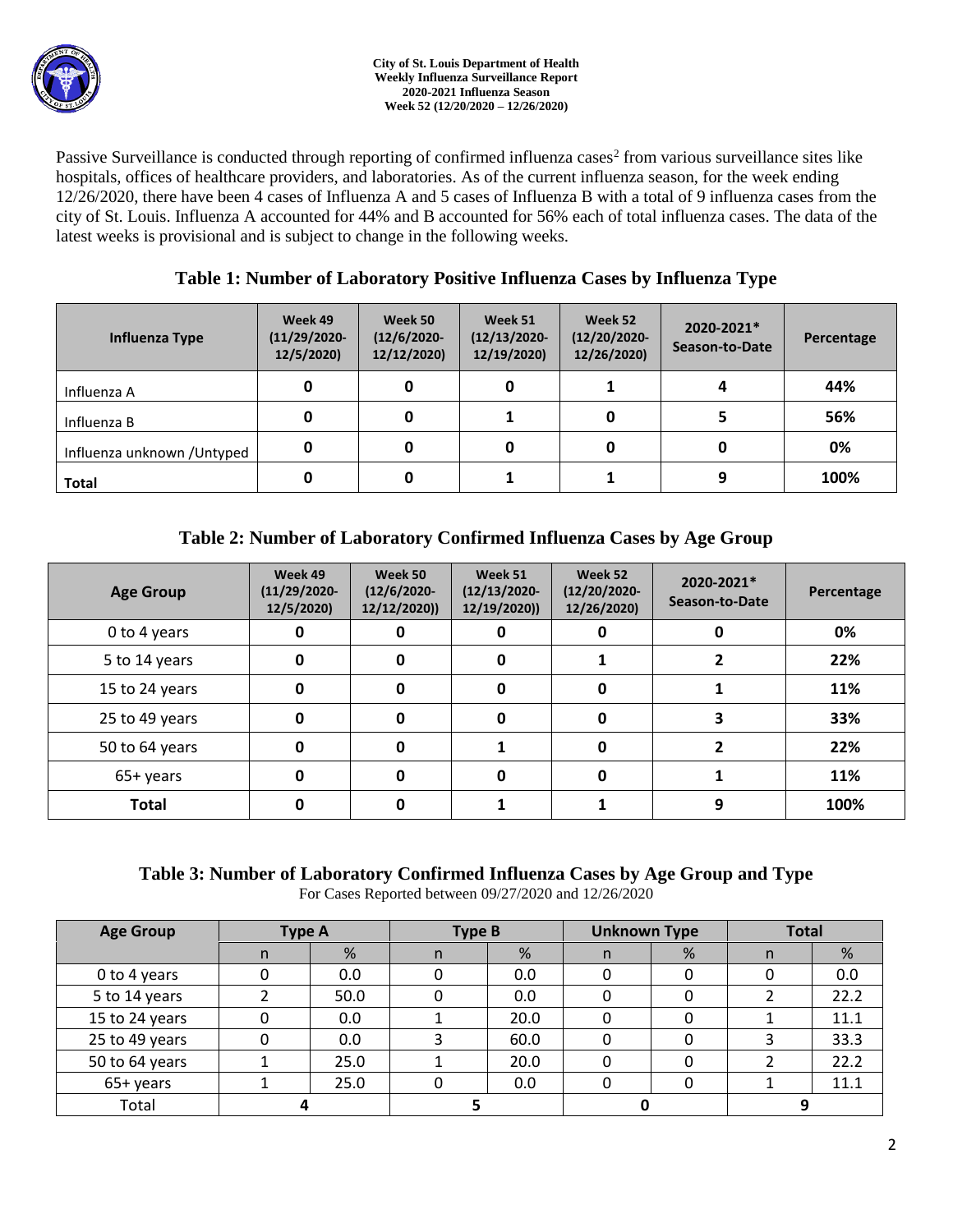

Г

T

| <b>Previous</b>            |                               |                                                               |                                                    |                                  |                                                            | 4-Season                      | 4-Season                          |
|----------------------------|-------------------------------|---------------------------------------------------------------|----------------------------------------------------|----------------------------------|------------------------------------------------------------|-------------------------------|-----------------------------------|
| <b>Seasons</b>             | 2016-2017                     | 2017-2018                                                     | 2018-2019                                          | 2019-2020                        | 2020-2021                                                  | <b>Mean</b>                   | <b>Median</b>                     |
| Week 49                    | 10                            | 63                                                            | 17                                                 | 13                               | 0                                                          | 26                            | 15                                |
| Week 50                    | 15                            | 92                                                            | 24                                                 | 16                               | 0                                                          | 37                            | 20                                |
| Week 51                    | 28                            | 288                                                           | 39                                                 | 18                               | $\mathbf 1$                                                | 93                            | 34                                |
| Week 52                    | 123                           | 530                                                           | 71                                                 | 36                               | $\mathbf 1$                                                | 190                           | 97                                |
| 800                        |                               |                                                               | Laboratory Confirmed Cases of Influenza            |                                  | City of St. Louis, 2020-21, Compared to Previous 4 Seasons |                               |                                   |
| 600                        |                               |                                                               |                                                    |                                  |                                                            |                               |                                   |
| Counts<br>400              |                               |                                                               |                                                    |                                  |                                                            |                               |                                   |
| 200                        |                               |                                                               |                                                    |                                  |                                                            |                               |                                   |
| $\Omega$<br>$\overline{a}$ | $\Xi$<br>ಞ<br>45<br>$\approx$ | $\frac{8}{4}$<br>49<br>46<br>$\overline{D}$<br>■4-Season Mean | 50<br>51<br>52<br>$\overline{ }$<br>$-2017 - 2018$ | CO<br>CDC week<br>$-2018 - 2019$ | ᡡ<br>$\overline{a}$<br>급<br>$-2019-2020$                   | $\frac{6}{1}$<br>$-2020-2021$ | $\frac{\infty}{\infty}$<br>S<br>F |

### **Table 4: Total Number of Laboratory Confirmed Influenza Cases Through Previous 4 Seasons**

т

### **City of St. Louis Influenza Outbreaks:**

During the week ending 12/26/2020, there have been no outbreaks of influenza reported to the City of St. Louis Department of Health.